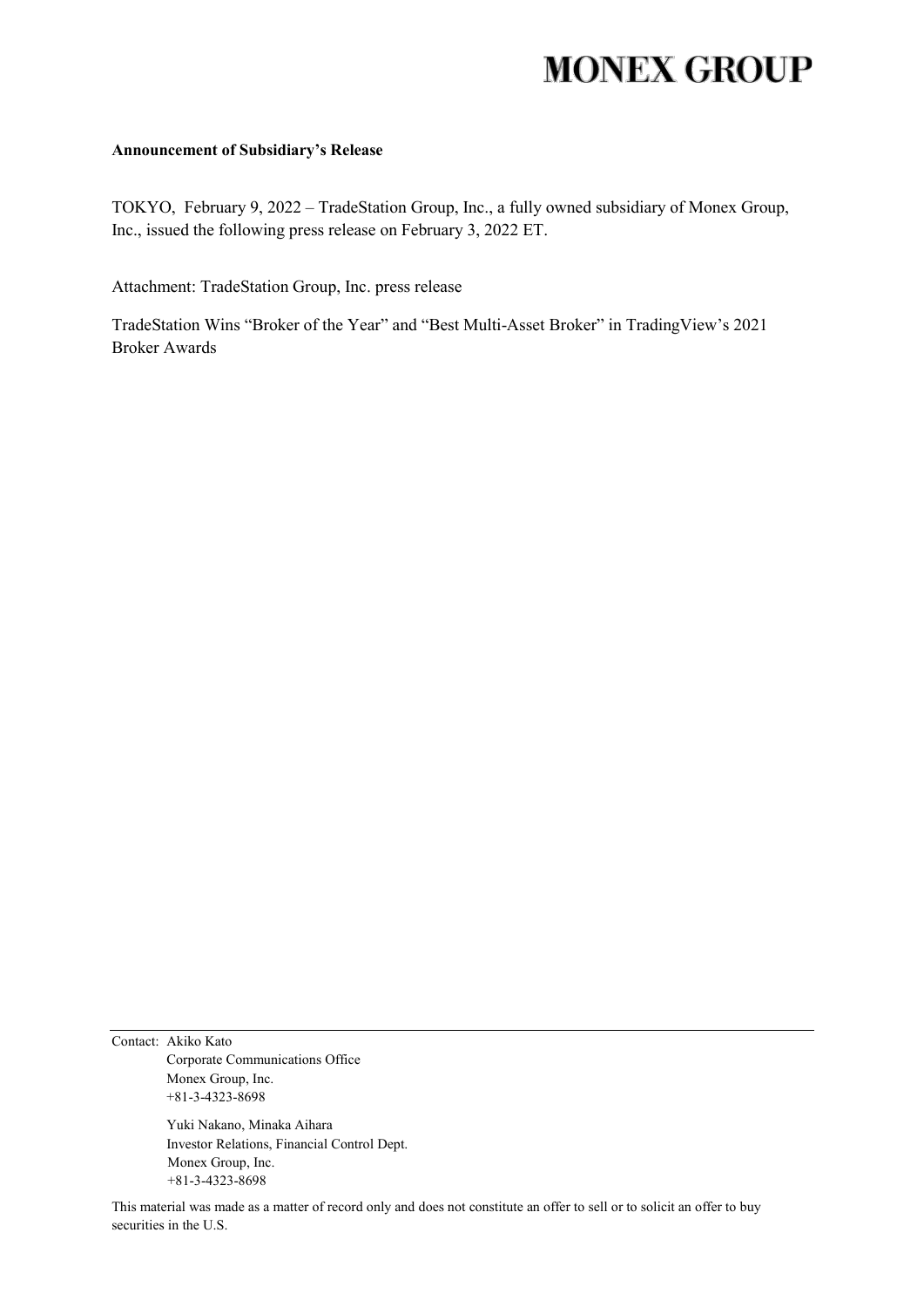

## **TradeStation Wins "Broker of the Year" and "Best Multi-Asset Broker" in TradingView's 2021 Broker Awards**

*Two years in a row TradeStation is recognized by TradingView users.*

**PLANTATION, Fla. (February 3, 2022)** – [TradeStation,](https://www.tradestation.com/promo/cash-reward-nw/) [an award-winning\\*, self-clearing online](https://www.tradestation.com/)  [brokerage for trading stocks, ETFs, options, futures and crypto,](https://www.tradestation.com/) has won "Broker of the Year" and "Best Multi-Asset Broker" for the second consecutive year in [TradingView's Broker Awards](https://www.tradingview.com/blog/en/results-of-2021-broker-awards-29015/) for 2021.

The Broker Awards are where some globally available brokers compete to show off their technology and capabilities. Awards are decided based on feedback and reviews from TradingView users, plus TradingView's own technology information such as engagement, platform uptime and more.

"We are grateful to once again be recognized by TradingView and its users through the Broker Awards," said John Bartleman, President and Chief Executive Officer of TradeStation Group. "We pride ourselves on our superior technology and integration capabilities and are especially thrilled to be recognized in this capacity. We see the value in offering multi-assets to our customers from stocks to crypto, providing investors access to diverse markets."

In 2019, TradeStation Securities, Inc. became the first U.S. multi-asset class broker to offer TradingView users access to its brokerage service. TradeStation Crypto, Inc. was also the first crypto broker on TradingView to offer consolidated market data capabilities on a global scale. 2021 marked another first as TradeStation Crypto, Inc. became the first broker to make crypto bracket order functionality accessible via an API connection from TradingView.

"We are proud to continue working with TradingView and look forward to what the future has in store, as we both continue to try to put traders first," said Bartleman.

TradeStation Crypto, Inc. is based in the backyard of Miami, a growing crypto financial capital. For decades, TradeStation has been a premium broker offering advanced tools and technologies to investors. In addition to stocks, ETFs, options, futures and crypto, TradeStation customers gain access to powerful trading and analysis platforms, free market data, experienced customer support, trade-desk specialists and educational resources.

To speak with an account executive to learn more or to open an account, call 1.800.808.9336 or visit [TradeStation.com.](https://www.tradestation.com/)